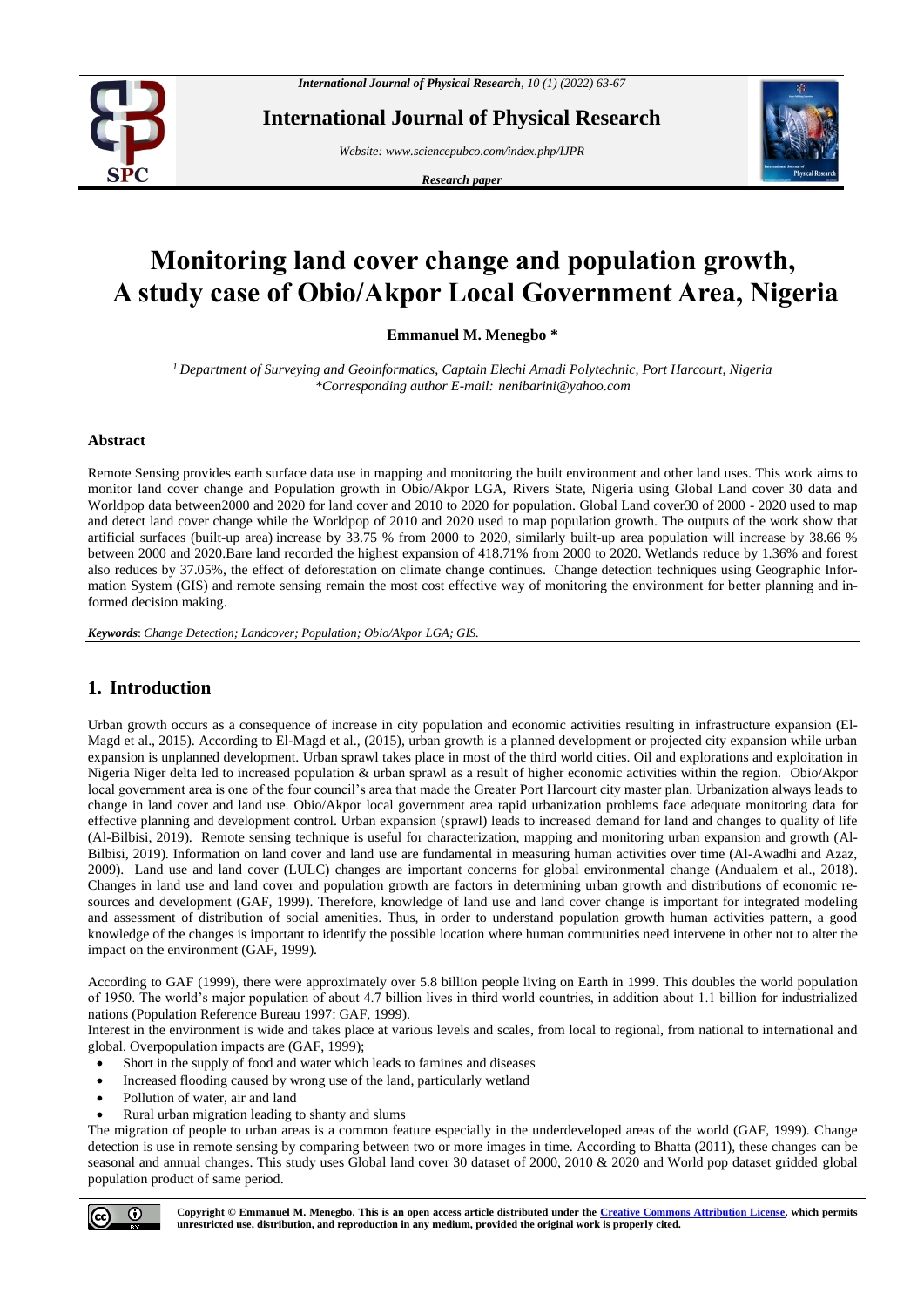This work aims to map land use change and estimate population growth in Obio/AKpor Local Government area, using GIS and satellite data for 2010 and 2020.

### **1.1. Objectives**

- To estimates the various land cover population growth between 2010 and 2020 within the study area.
- To determine the sizes of various Land cover of 2000, 2010 and 2020, and
- To detect changes of various Land cover between 2000, 2010 and 2020

#### **1.2. Planning and urban growth**

The growth in human population and the increase in our technical capabilities have brought about an important qualitative change in the processes that affect the earth surface. The many and varied problems which affect our environment are in most cases interdisciplinary in nature GAF (1999). Planning the use of the Earth's resources must always consider the interests and demands of widely different user groups and the change in environmental paradigms over time GAF (1999). Interest in the environment is wide and takes place at various levels and scales, from local to regional, from national to international and global(Campbell, 2002). The demand for geo-spatial information for planning is tremendous at all levels. The major role of remote sensing data is that it can provide spatially continuous data and information for the mapping and monitoring of the physical environment, which in turn can serve to protect our environment (Campbell, 2002). Information on land cover and land use are fundamental to many environmental protection and planning activities.

According to Campbell (2002), Changes in land use (LU) and land cover (LC) have an impact on the interactions between land and atmosphere; they contribute to changes in the biogeochemical cycles of the Earth and the atmospheric levels of greenhouse gases. Therefore, knowledge about land use and land cover change is important for integrated modelling and assessment of environmental issues in general. Thus, in order to understand global environmental change, a firm understanding of the changes is necessary to identify the possible sites where human communities can intervene and alter the impact on the environment.

#### **1.3. Landuse/ landcover (LULC)**

Image classification is the process to recognize the geographical features in the digital remotely sensed images and categorizing all pixels into classes (Campbell, 2002). Image classification process is carried out automatically using software tools or mathematical programs. The tools treat each pixel as an individual unit with values in several spectral bands.

LULC classifications act as input data for many further applications (e.g. regional planning, hydrologic modelling etc.) and LULC classification schemes contain land cover classes as well as land use classes (Hofmann, 2015). Land Use is defined as the use of land by humans, usually with emphasis on the functional role of land in economic activities (Gilbes, 2016).

Land Cover indicates the physical features that occupy the surface of the Earth, such as water, forest, and urban structures (Gilbes, 2016). According to Gilbes, (2016), in a much broader sense, land cover designates the visible evidence of land use, to include both vegetative and non-vegetative features and example is dense vegetation, grass, urban structures, and parking Lots. Land cover includes water, ice, bare rock, and sand surfaces (TEMS, 2001).

Gilbes (2016) has divided the significance into three:

**State Level**: It is vital for making important decisions.

**National Level**: It is an important element in forming policies regarding economic, demographic, and environmental issues.

**International Level**: It focuses upon today's major concerns considered at their broadest possible scales.

According to (FAO 2005), a classification describes the systematic framework with the names of the classes and the criteria used to distinguish them, and the relation between classes. Classification thus necessarily involves definition of class boundaries that should be clear, precise, possibly quantitative, and based upon objective criteria (FAO 2005). According to FAO (2005) basic principles adopted in the new approach is that a given land cover class is defined by the combination of a set of independent diagnostic attributes, the so-called classifiers and increase of detail in the description of a land cover feature is linked to the increase in the number of classifiers used. That is, the more classifiers added, the more detailed the class and emphasis is no longer on the class name, but on the set of classifiers used to define this class.

## **2. Study areas**

A Obio/Akpor LGA is one of the Twenty-one local government areas of Rivers State and its administrative headquarters at Rumuodomaya. Obio/Akpor LGA was created on May 3, 1989 by the former military leader Ibrahim Babangida from Port Harcourt city council. The native speak the Ikwerre dialect and major economic ventures are farming and fishing with an estimated population of 228,828 (NPC, 2006).

Obio/Akpor LGA lies within latitude 4.938920N to 4.772673N and longitude 6.880542E to 7.142855E. The equatorial location of the study area is located within the equator with average temperature average of 25°c to 28°c and annual precipitation of 2000mm - 2500mm between April to October (Richard and Agnidé, 2020). The high temperature throughout the year causes higher humidity because of its latitudinal location (Eludoyin et al, 2011).The local vegetation is a typical Niger delta such as mangrove forest, raffia palm, and tropical rain forest (Oludoyin et al., 2011; Richard and Agnidé, 2020), and mangrove within the coastal areas(Eludoyin et al, 2011). The hydrology is characterized by salt water and tributaries into the Atlantic Ocean, non-salt water exists within the upland streams and canals (Richard and Agnidé, 2020). The soil types are mainly nitisols, fluvisols, and ferralsols (Sonneveld 1996; Richard and Agnidé, 2020).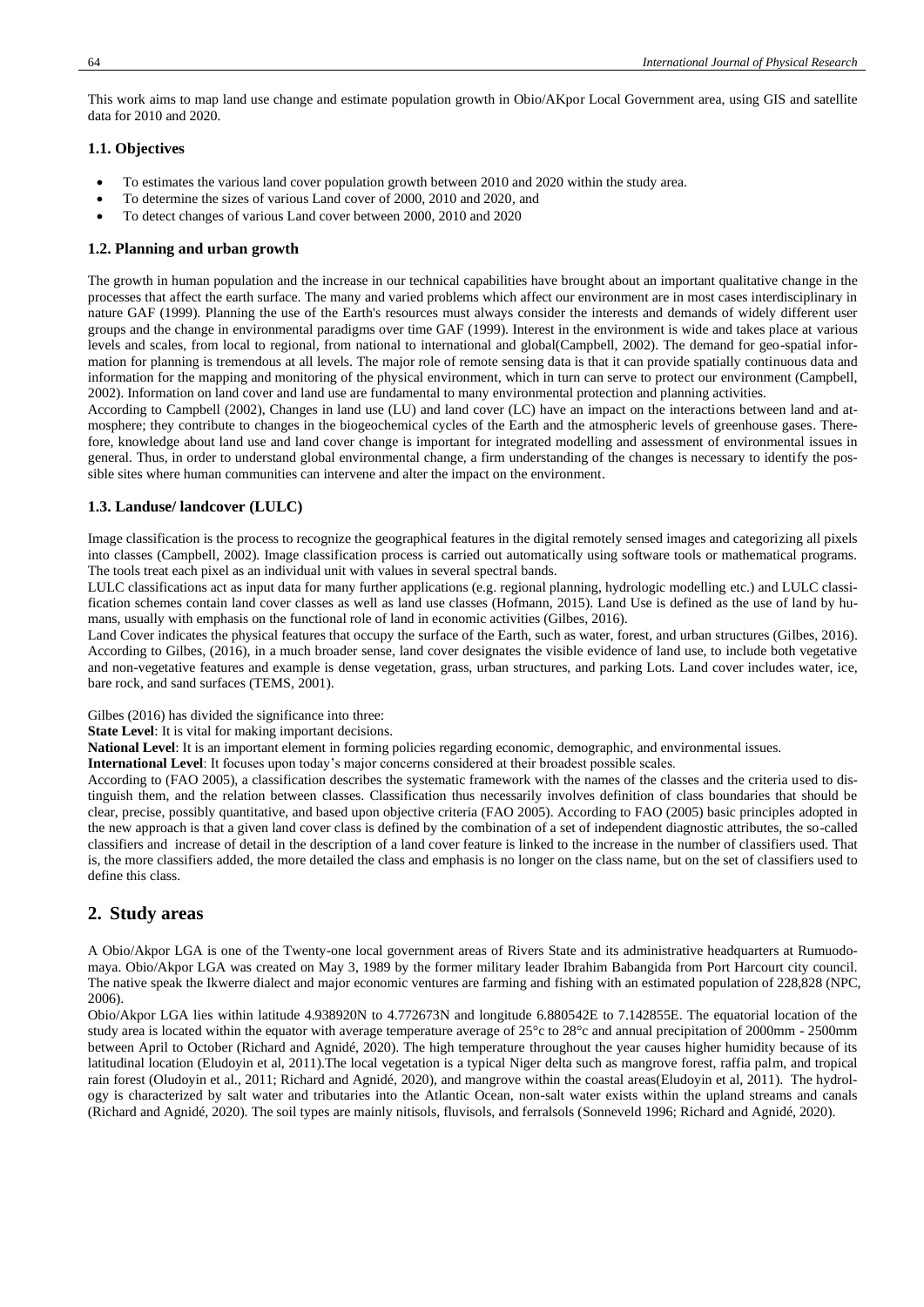



**Fig. 2:** Situation Map of Rivers State and location Obio/ Akpor LGA.



# **3. Methodology**

Geospatial concepts: Zonal Statistics: Zonal statistics algorithm calculates and summarizes statistics of the raster dataset layer of each feature or entity of an overlapping polygon vector layer and output in a table. That is, the digital number statistics of values of the input raster within the zones of another dataset is calculated. Zones are cells of a raster dataset with the same value, whether contiguous or not. Various geospatial concepts such as clip analysis, masking, dissolve, expressions and vectorization etc., was used in data processing and matching.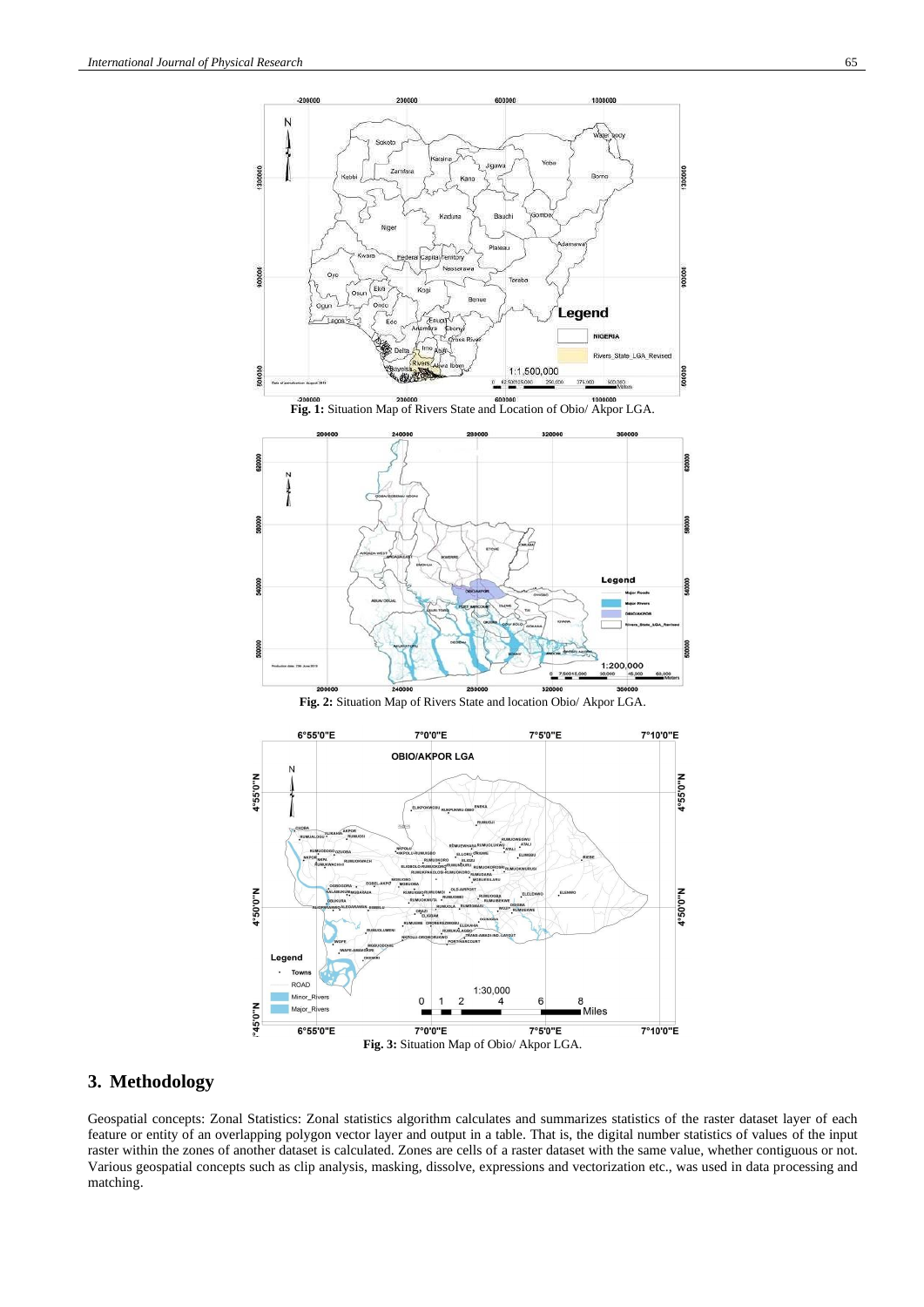

**Fig. 4:** Situation Map of Obio/ Akpor LGA.

Methods: QGIS was used to process data from different sources. Global cover 30 data of 2000, 2010, and 2020 along with Worldpop dataset of 2010 and 2020 were used to determine various land cover and change detection and population of various land cover. The datasets were up to date and therefore useful for the classification in a straightforward manner. The various Landover were simply classified since it was a post-classification dataset with digital number (DN) and vectorised. Change detection analysis carried out on the land cover spatial temporal data between 2000, 2010, and 2020. The vectorised datasets were used to extract the population of each land cover in QGIS from the Worldpop dataset of 2010 and 2020.

Methodology major workflow:

- Administrative and other Base maps dataset.
- Data processing and matching
- Data analysis.
- Tabular data and raster visualization

## **4. Results and discussion**

Various results were obtained from the data analysis and presented in this section in the form of raster continuous surfaces (see Fig. 5 & 6) and Table 1 & 2. The Artificial surfaces (built-up areas) land cover was 24.23% in 2000, 24.07% in 2010 and 32.40% in 2020 the highest size of the Landover area between the periods of study. Furthermore, shrubs were the lowest in 2000 and 2020 with 1.33% and 2.42% respectively, water bodies were the lowest in 2010 with 2.47%. Changes were detected in all the land cover within the study area. The Artificial surfaces (built-up areas) class recorded an increase of 33.75% between the periods of 2000 to 2020. Under the same period of 2000 to 2020 bare land class increased by 418.71%. Deforestation question continues as forest class reduces by 37.05%. Water bodies increase by 10.88% indicating the possibility of flooding. The population of the artificial surfaces (built-up areas) increases by 38.66% between the periods of 2000 to 2020. Post-classification data (land cover) was used in this work. Hence, ground truthing and in-situ data needed for future research.



**Fig. 5:** Map of Obio/ Akpor LGA with 2010 Land Covers Distribution.

| <b>Table 1:</b> Obio /Akpor Local Government Area Land Cover Sizes |                     |        |                     |        |                     |        |
|--------------------------------------------------------------------|---------------------|--------|---------------------|--------|---------------------|--------|
| Land Cover                                                         | Area m <sup>2</sup> | % 2000 | Area m <sup>2</sup> | % 2010 | Area m <sup>2</sup> | % 2020 |
| Cultivated Land                                                    | 26766900            | 9.62   | 23700600            | 8.52   | 25749900            | 9.26   |
| Forest                                                             | 65115000            | 23.41  | 45162000            | 16.24  | 40989600            | 14.74  |
| Grassland                                                          | 87225300            | 31.36  | 64121400            | 23.05  | 53352000            | 19.18  |
| Shrub Land                                                         | 3808800             | 1.37   | 7280100             | 2.62   | 6729300             | 2.42   |
| Wetland                                                            | 11187900            | 4.02   | 11092500            | 3.99   | 11035800            | 3.97   |